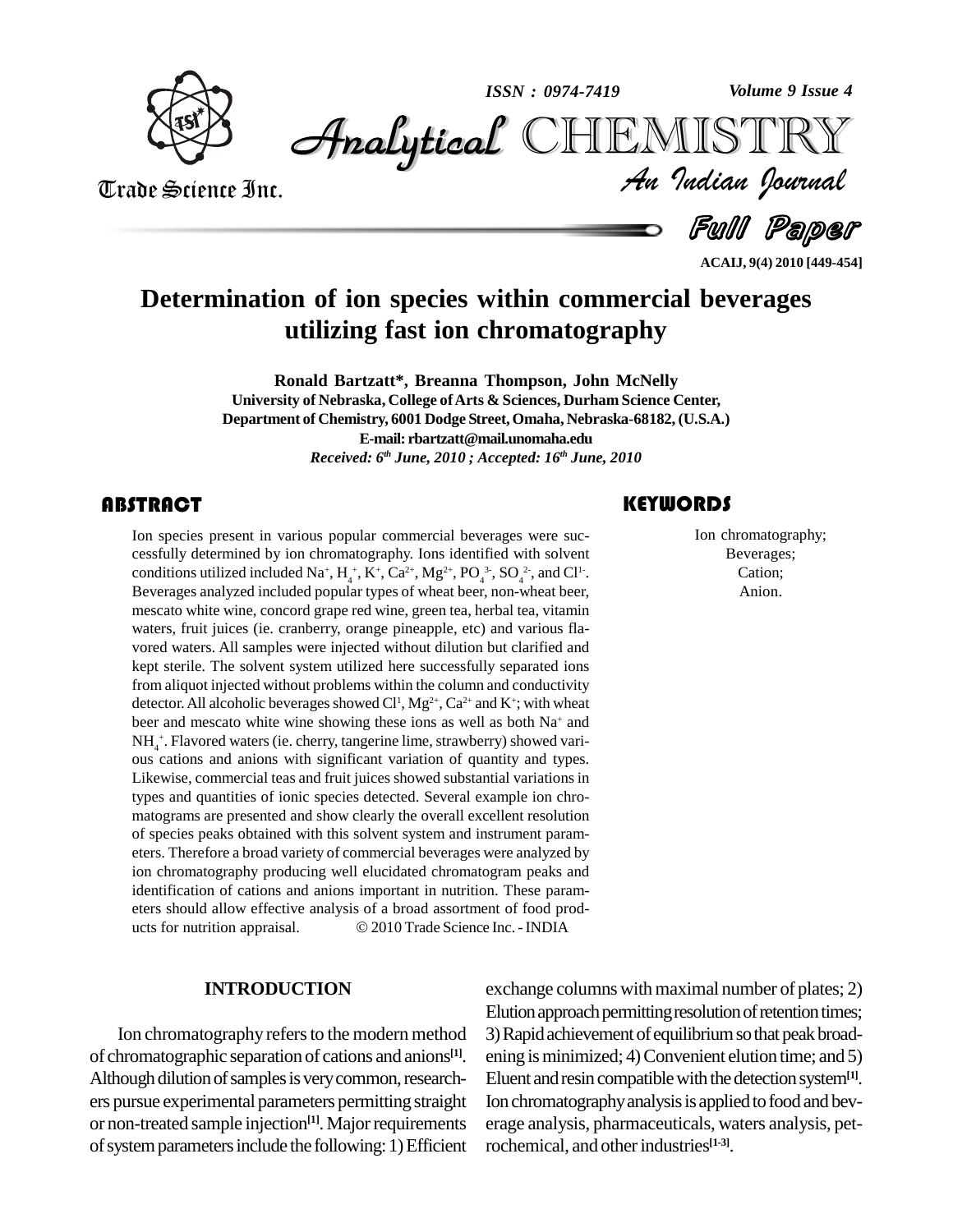## Full Paper

Speciation elucidation of nitrogen in water samples is an important category of environmental studies, with ion chromatography an effective approach for determination of nitrogen species  $NO<sub>2</sub><sup>1</sup>$ ,  $NO<sub>3</sub><sup>1</sup>$ , and  $NH<sub>4</sub><sup>+1[4]</sup>$ . etc),<br>Other studies have also substantiated the efficacy of beer ion chromatography for identification of anthropogenic sources of nitrates and related species emitted from municipal and industrial wastes<sup>[5]</sup>. In addition, ion chro- and matography has found highly efficacious application in food analysis for therapeutic nutrition, athletic programs, and compliance with legal standards<sup>[6-8]</sup>.

Ion chromatography has been shown to identify and quantifyEDTAin canned foods aswell as pharmaceuticals **[9]**. Total nitrogen content of foods and environ mental samples can be effectively quantified by ion chromatography following Kjeldahl digestion<sup>[10]</sup>. Ion chro- Foc matography with ultraviolet detection can simultaneously determine hypophospite, phosphate, chlorides, nitrate, sulfate, and orthophosphates<sup>[11]</sup>. Other studies have Enviro demonstrated analysis bysingle column fornitrate and chloride ions **[12]**, phytic acid **[13]**, chloride in mustard sauces<sup>[14]</sup>, bromide ions<sup>[15]</sup>, free and total sulfites<sup>[16]</sup>. fo Presented here are instrumental parameters suitable for commercial beverage analysis.

#### **EXPERIMENTAL**

#### **Reagents and instrumentation**

ter. Ion detection was accomplished by conductivity. All reagents were acquired from Sigma-Aldrich Company (Sigma-Aldrich, P.O. Box 2060, Milwau kee, WI 53201 USA). For the reagents necessary to operate the single column Metrohm 792 Basic IC instrument, then 18 mOHM water was utilized as solvent. For cation analysis a Metrosep Cation 1-2 col umn (size 7.0  $\mu$ m, pressure 6.5 MPa, cond 829.2  $\mu$ S/ cm) was used with eluent  $0.1 \text{ M H}_2\text{SO}_4$ ,  $0.002 \text{ M}$  essential foles in  $HNO<sub>3</sub>$ , and 0.00075 M 2,6-pyridinedicarboxylic acid ever, so<br>in 18 mOHM water. For anion analysis a ICSep AN1 avoided<br>column (size 10µm, pressure 6.8 MPa, cond 12.9µS/ minum in 18 mOHM water. For anion analysis a ICSep AN1 cm) was used with eluent  $0.1 M H_2SO_4$ ,  $0.0018 M 1$  is recommended  $\text{Na}_2\text{CO}_3$ , and 0.0017 M NaHCO<sub>3</sub> in 18 mOHM wa-<br>male and t

#### **Commercialsamplesfor analysis**

*I*<br>*Ior analysis*<br><sup>*I*</sup> commercial<br>ich included:<br>*IISTRY* Various examples of commercial beverages were obtained for analysis which included: flavored waters

CHEMISTRY COMMENT

(ie. cherry, strawberry, etc), fruit juices (ie. cranberry, mango, etc) and mixtures of fruit juices (ie. orange pineapple, cranberry-grape, etc), teas (ie. green, herbal, etc), vitamin waters, and alcoholic liquors(ie. Wheat beer, non-wheat beer, red wine, white wine). Aliquots of beverages were placed into sterile tubes (FALCON,<br>Becton Dickinson Labware, Franklin Lakes, NJ 07417)<br>and stored at 4°C until analysis. Samples for analysis Becton Dickinson Labware, Franklin Lakes, NJ 07417) were injected onto columns for analysis without dilution.

#### **RESULTSAND DISCUSSION**

The chemical composition and physical properties offoods are utilized to evaluate the nutritive value **[17]**. Food analysis is a part of food quality assurance and has various driving factors including the following: 1) Customer expectations of a nutritive and safe food; 2) Environmental concerns (concerns for safety of environment); 3) Organic foods (more demands for organic food); 4) Technology (new process and methods of food development have emerged); 5) Regulatory re quirements (stringent safety and quality demands)<sup>[17]</sup>.

Minerals in diet have a nutritional and functional importance that necessitates the control and knowledge of their levels<sup>[17]</sup>. Some foods are fortified with minerals to increased concentrations above the natural level and thereby required monitoring<sup>[17]</sup>. The minerals calcium, phosphorus, sodium, potassium, magnesium, sulfur, and chloride are dietarymacrominerals, of which an adult requires more than 100milligrams each per day **[17]**.In addition, there are 10 trace minerals required at millior microgram levels each day **[17]**, and include iron, io dine, zinc, copper, chromium, manganese, molybde num, fluoride, selenium, and silica. Necessary minerals essential roles in biological action within the body. However, some minerals are toxic in the body, should be avoided, and include lead, mercury, cadmium, and aluminum**[17]**.

The National Academy of Sciences has determined a recommended dietary allowance of minerals for both male and femalewhich include the following (male/fe male requirement): calcium (1000 mg/1200 mg), sodium (1100 mg/3300mg), potassium (2000 mg/2000 mg), iron (10 mg/15 mg), magnesium (350 mg/280 mg), phosphorus(800mg/1200mg), chlorine (700mg/700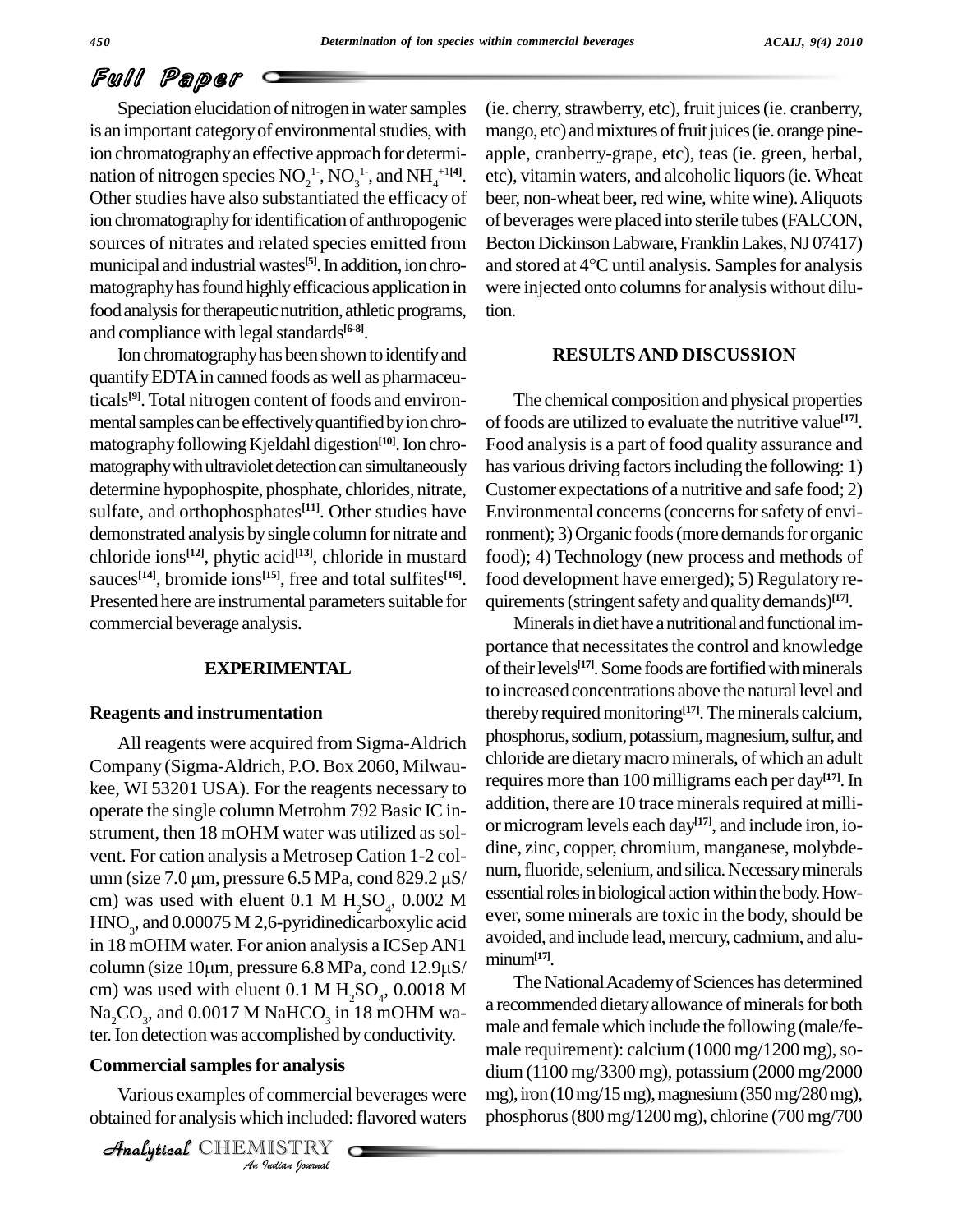

**Cationchromatogramof vitaminwater Cation chromatogramof cranberry juice**

Figure  $1$  : A chromatogram of example vitamin water shows Na\*, NH  $^+_4$ , K\*, Ca $^{2+}$ , and Mg $^{2+}$  at 2.79 min, 3.17 min, 4.39 min, 6.74 min, and 7.57 min, respectively. The example chromatogram of cranberry fruit juice shows Na+,  $\rm K^+,\rm Ca^{2+},$  and Mg2+ at 2.84 **min, 4.23 min, 6.39 min, and 7.56 min, respectively**





**Cation chromatogramof herbaltea Cation chromatogramof green tea**

Figure 2 : Chromatogram of example herbal tea shows Na\*, K\*, Ca<sup>2+</sup>, and Mg<sup>2+</sup> at 2.95 min, 4.25 min, 6.88 min, and 7.82 min, respectively. Example of commercial green tea 2-way chromatogram shows Na\*, NH<sub>4</sub>\*, K\*, Ca<sup>2+</sup>, and Mg<sup>2+</sup> at 2.68 min, 2.94 **min, 3.78 min, 6.64 min, and 7.69 min, respectively**

mg), copper  $(2 \text{ mg}/2 \text{ mg})$ , and chromium  $(0.2 \text{ mg}/0.2$ mg) **[18]**.

Therefore, commercial beverages have been analyzed by ion chromatography for content of the following cations and anions:  $Na^+$ ,  $NH_4^+$ ,  $K^+$ ,  $Ca^{2+}$ ,  $Mg^{2+}$ , and l  $PO_4^{3.}$ ,  $SO_4^{2}$  and Cl<sup>1-</sup>. Example chromatograms for vitamin water and cranberry juice are presented in figure 1.Allsamples were injected without dilution and for these beverages pre-clarification was done by the manufacturer, so filtering by gravity filtration was not necessary, which accelerates the speed and efficacy of analysis.

Chromatograms provide a 2-way plot of the elution profile from column discharge as a plot of time (min-<br>utes) as the independent variable versus microSiemens duces<br>per centimeter ( $\mu$ S/cm) as the dependent variable and N utes) asthe independent variable versusmicroSiemens (where Siemens is a unit of electrical conductivity). The top chromatogram presented in figure 1 introduces the

<sup>2+</sup>, and Mg<sup>2+</sup> at 2.84 min, 4.23 min, 6.39 min, and 7.56 example vitamin water showing  $Na^+$ ,  $NH_4^+$ ,  $K^+$ ,  $Ca^{2+}$ , and Mg 2+ at 2.79 min, 3.17 min, 4.39 min, 6.74 min, and 7.57 min, respectively. The bottom chromatogram present example cranberry juice showing  $Na^+$ ,  $K^+$ ,  $Ca^{2+}$ , , min, respectively. The peaks are identifiable and can be utilized for quantization of ions when converting to parts per million. Note that sodium, potassium, calcium, magnesium are macro nutrient minerals and required nutrition. From food analysis the consumer can monitor value of beverage forsupplying desired macro minerals as nutrition as well as for medicinal consideration such as for blood pressure and cardiovascular retrospection.

The top chromatogram presented in figure 2 intro-*Ia*<sup>+</sup>, K<sup>+</sup>, Ca<sup>2+</sup><br>In, and 7.82<br>2-way chro-<br>*I*nam) shows<br>IISTRY duces the example herbal water showing  $\overline{Na^+}$ ,  $K^+$ ,  $Ca^{2+}$ and Mg 2+ at 2.95 min, 4.25 min, 6.88 min, and 7.82 min, respectively. A commercial green tea 2-way chromatogram (see Figure 2, bottom chromatogram) shows

CHEMISTRY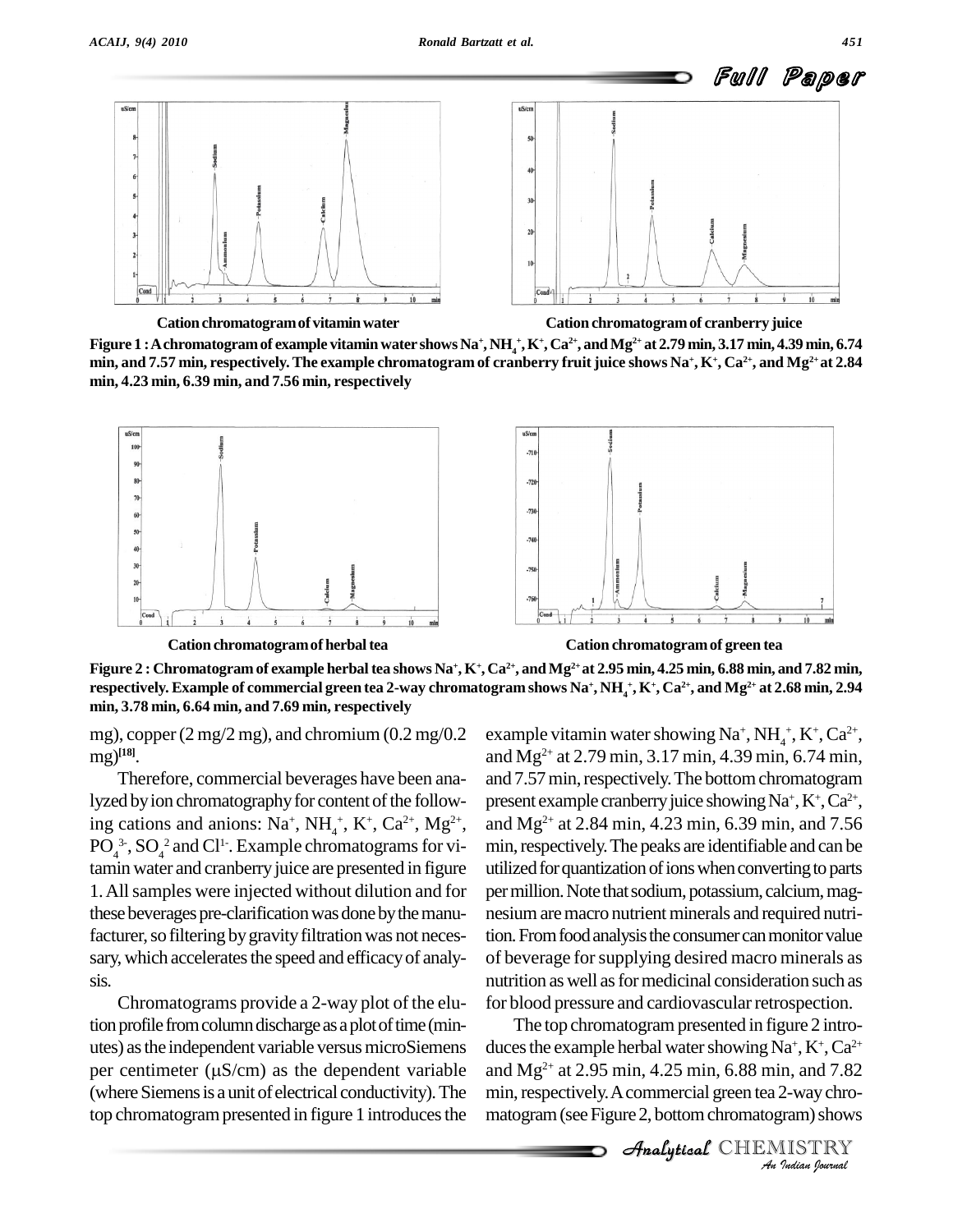| тарыв тусанон англиянын шулпистиян паулуп майтэ |                 |                     |                |         |             |                              |          |                 |  |
|-------------------------------------------------|-----------------|---------------------|----------------|---------|-------------|------------------------------|----------|-----------------|--|
|                                                 | <b>Molarity</b> |                     |                |         |             |                              |          |                 |  |
| Sample type                                     | $\mathbf{Na}^+$ | $NH_4$ <sup>+</sup> | $\mathbf{K}^+$ | $Ca+$   | $Mg^+$      | PO <sub>4</sub> <sup>3</sup> | $SO_4^2$ | Cl <sub>1</sub> |  |
| Cherry water                                    | $4.42E - 4$     | 2.44E-4             | 4.33E-3        | 1.74E-4 | $6.03E-4$   | $3.21E-6$                    | ND       | ND              |  |
| Black cherry water                              | 2.38E-4         | 1.25E-4             | $5.62E-3$      | ND      | 4.56E-4     | ND                           | l.49E-4  | ND              |  |
| Tangerine lime water                            | ND              | ND                  | 1.47E-4        | ND      | $1.03E - 5$ | 3.78E-4                      | 7.02E-5  | $.40E-4$        |  |
| Strawberry water                                | ND              | ND                  | 1.30E-5        | ND      | ND          | ND                           | 8.34E-5  | ND              |  |

**TABLE1 : Cations and anionsfound in commercialflavored waters**

**ND=not detected**

Full Paper

**TABLE2 : Cations and anionsin commercial vitamin waters**

|                    | <b>Molarity</b> |                       |                |                 |         |                              |                              |         |  |
|--------------------|-----------------|-----------------------|----------------|-----------------|---------|------------------------------|------------------------------|---------|--|
| Sample type        | $Na+$           | $\mathbf{NH}_{4}^{+}$ | $\mathbf{K}^+$ | $\mathbf{Ca}^+$ | $Mg+$   | PO <sub>4</sub> <sup>3</sup> | SO <sub>4</sub> <sup>2</sup> | CI      |  |
| Peach plus calcium | 4.43E-4         | ND                    | $1.12E-3$      | 2.68E-2         | ND      | ND                           | ND                           | 1.17E-2 |  |
| Lemonade           | 3.92E-4         | ND.                   | 1.42E-3        | 3.86E-3         | 6.76E-3 | ND                           | 7.60E-4                      | 1.24E-2 |  |
| Pomegranate        | 3.47E-4         | 1.98E-5               | 2.68E-4        | $2.09E-4$       | 4.88E-4 | $1.15E-6$                    | ND                           | ND      |  |
|                    |                 |                       |                |                 |         |                              |                              |         |  |

**ND=not detected**

| <b>TABLE 3 : Cations and anions of commercial fruit juices</b> |  |
|----------------------------------------------------------------|--|
|----------------------------------------------------------------|--|

|                            | <b>Molarity</b> |          |                |             |                          |                              |           |             |  |
|----------------------------|-----------------|----------|----------------|-------------|--------------------------|------------------------------|-----------|-------------|--|
| Sample type                | $Na+$           | $NH_4^+$ | $\mathbf{K}^+$ | $Ca+$       | $\mathbf{M}\mathbf{g}^+$ | PO <sub>4</sub> <sup>3</sup> | $SO_4^2$  | CI          |  |
| Orange pineapple           | ND              | ND       | $6.62E - 6$    | ND          | 1.73E-5                  | ND.                          | <b>ND</b> | $2.42E - 5$ |  |
| Cranberry grape            | 3.58E-5         | ND       | 8.95E-6        | $3.03E - 5$ | $6.82E-6$                | ND.                          | <b>ND</b> | 1.95E-4     |  |
| Cranberry                  | 2.88E-3         | ND       | 5.77E-3        | 1.10E-3     | $3.24E - 4$              | ND                           | 7.89E-5   | 8.72E-5     |  |
| Nectar (Strawberry- mango) | 6.47E-3         | 2.35E-4  | 5.70E-3        | 1.26E-3     | 1.97E-3                  | $1.15E-6$                    | ND        | 4.49E-5     |  |
| Nectar (Mango)             | $4.02E-3$       | ND       | $1.13E-3$      | $2.61E-3$   | 1.35E-4                  | ND                           | ND        | $3.09E-4$   |  |

**ND=not detected**

 $\text{Na}^+$ ,  $\text{NH}_4^+$ ,  $\text{K}^+$ ,  $\text{Ca}^{2+}$ , and  $\text{Mg}^{2+}$  at 2.68 min, 2.94 min, on 3.78 min, 6.64 min, and 7.69 min, respectively. The peaks are identifiable and can be utilized forquantization of ions when converting to parts per million. Note that sodium, potassium, calcium, magnesium are macro nutrient minerals and required nutrition.

monitored (ND = not detected). For cations, potas- inta retected). For<br>ples at molari<br>3 molar. Cale<br>*I*ISTRY Knowing the type and concentration of specific minerals in food beverages is important in the food industry. Some physicochemical properties of minerals that endue the identification and measure concentration are: 1) Low volatility; 2) Unique electromagnetic spectra; 3) Reactivity with reagents to produce measurable change. Here, elution of ions is monitored by conductivity measurement. Outcome of ion chromatography analysis of commercial flavored waters is presented in TABLE 1. No example water showed all ions that were sium was found in all samples at molarities ranging from 1.30E-5 molarto 5.62E-3 molar. Calcium cation was found only in cherry water and chloride anion was found

onlyin tangerine limewater.

Commercial vitamin waters are quite popular and widelyavailable for consumption.Three variants of vitamin water analyzed (see TABLE 2) showed that sodium, potassium, and calcium are present in all samples. Sodium, potassium, and calcium are macro nutrients and define the popularity of these beverages among athletes. Ions of ammonium, phosphate, and sulfate are found only in pomegranate and lemonade type, respectively. Previous studies have shown that potassium has a modest blood pressure lowering effect in individuals having a low dietary intake<sup>[19]</sup>. Magnesium plays a role in various types of chronic, disease related conditions<sup>[20]</sup>, andmagnesiumhas amajorrole in regulation of blood pressure<sup>[20]</sup>. Although all data pertaining to use of magnesium isinconsistent, it does appearthat magnesium intake reduces blood pressure is strongest when obtained from food rather than supplements<sup>[20]</sup>. Researchers have shown that a combination of vitamins and minerals can effectively reduce blood pressure for type 2

CHEMISTRY COMMENT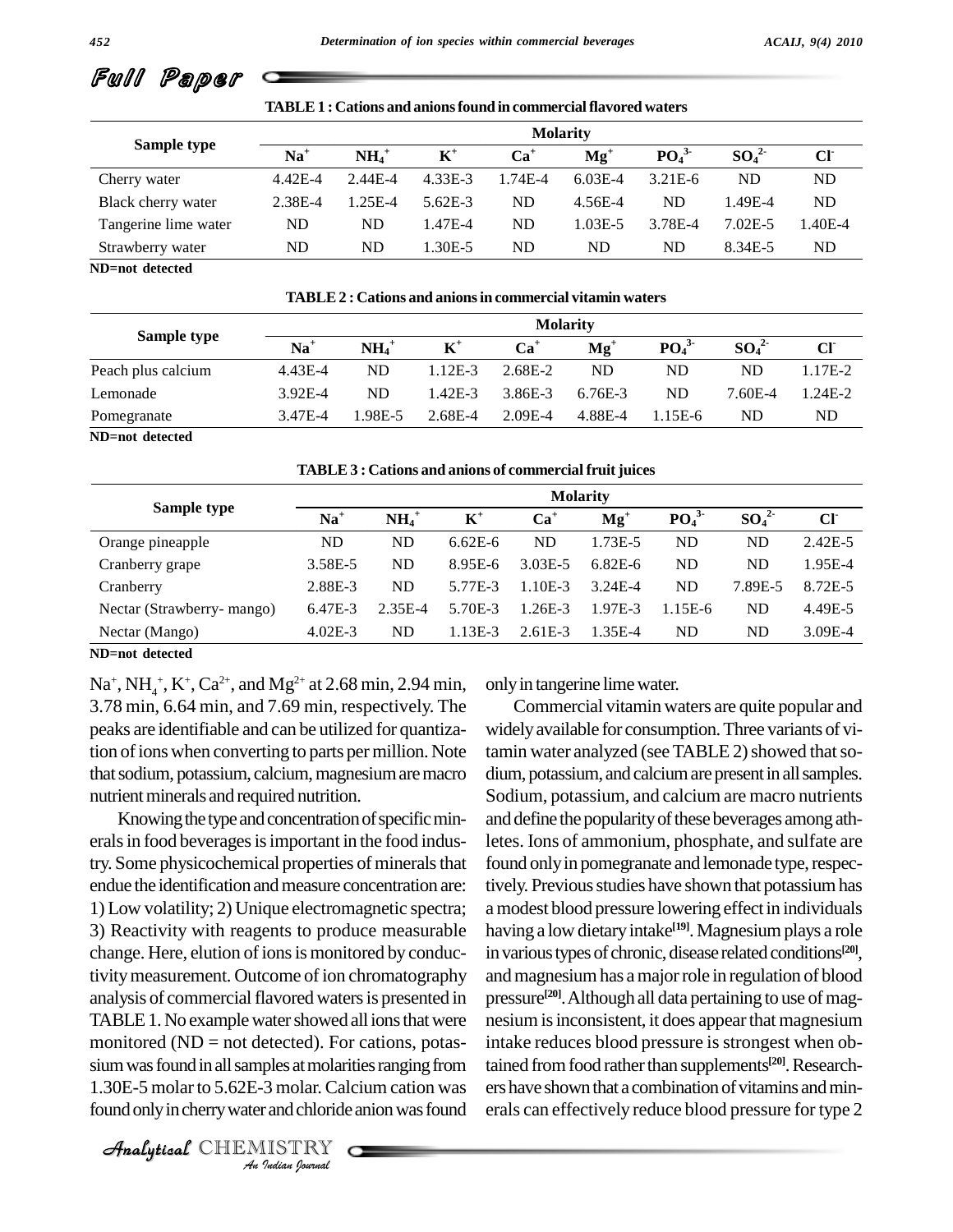| <b>TABLE 4: Cations and anions in commercial tea</b> |                 |                |             |             |                              |          |         |  |  |
|------------------------------------------------------|-----------------|----------------|-------------|-------------|------------------------------|----------|---------|--|--|
|                                                      | <b>Molarity</b> |                |             |             |                              |          |         |  |  |
| $\mathbf{Na}^+$                                      | $NH4+$          | $\mathbf{K}^+$ | $Ca+$       | $Mg+$       | PO <sub>4</sub> <sup>3</sup> | $SO_4^2$ | CI      |  |  |
| $6.63E-3$                                            | <b>ND</b>       | 7.03E-3        | 7.43E-5     | $1.43E - 4$ | ND                           | 1.81E-4  | ND      |  |  |
| 5.50E-3                                              | 1.85E-4         | 2.27E-3        | $9.62E - 5$ | 2.38E-4     | 4.30E-5                      | 1.83E-4  | 1.20E-4 |  |  |
| 4.82E-5                                              | <b>ND</b>       | $5.81E-6$      | ND          | 1.21E-5     | ND                           | ND       | 1.15E-4 |  |  |
| 8.74E-6                                              | ND              | ND             | 8.83E-6     | $1.32E-6$   | 8.87E-5                      | 8.19E-5  | ND      |  |  |
|                                                      |                 |                |             |             |                              |          |         |  |  |

**ND=not detected**

**TABLE5 : Cations and anionsin commercial alcoholic beverages**

| Sample type           | <b>Molarity</b> |          |           |                      |          |                              |          |              |  |
|-----------------------|-----------------|----------|-----------|----------------------|----------|------------------------------|----------|--------------|--|
|                       | $\mathbf{Na}^+$ | $NH_4^+$ | $K^+$     | $Ca+$                | $Mg^+$   | PO <sub>4</sub> <sup>3</sup> | $SO_4^2$ | $Cl^{\cdot}$ |  |
| Wheat beer            | $2.21E-3$       | 1.53E-2  | 3.95E-2   | 4.24E-4              | 6.50E-3  | ND.                          | ND       | 2.98E-3      |  |
| Non-Wheat beer        | ND              | ND       | $2.35E-6$ | 2.07E-5              | 2.57E-5  | $1.15E-6$                    | 6.92E-5  | 1.01E-4      |  |
| Concord grap-red beer | 1.84E-5         | ND       | 1.30E-5   | 6.32E-5              | $122E-4$ | ND                           | 9.14E-5  | 1.51E-3      |  |
| Moscato white wine    | $2.04E - 5$     | $.10E-6$ | 2.99E-5   | 5.11 <sub>E</sub> -5 | 1.98E-5  | ND                           | ND       | 2.73E-3      |  |

**ND=not detected**

diabetic patients **[21]**.

Fruit juices are well known for beneficial vitamin content, but they also can be a source of minerals. Outcome results for fruit juice analysis is presented in TABLE 3 for well known examples of cranberry juice, nectars(strawberry-mango and mango), and ubiquitous combination such as orange-pineapple and cran berry-grape. Cations potassium and magnesium are found in all examples here with ammonium  $(NH_4^+)$  appearing only in strawberry-mango nectar. Sodium and calcium appear in all fruit juice examples except or ange-pineapple. For anions, chloride ion appears in all samples with phosphate  $(PO_4^{3})$  and sulfate  $(SO_4^{2})$  r appearing only in strawberry-mango nectar and cran berry juice, respectively.

Much publicity has been given to green tea for its potential in lending substantial benefits from consumption as a brewed tea. Various studies have shown that the consumption of green tea accompanying intake of mushrooms can reduce the risk of breast cancer<sup>[22]</sup>. In addition, another study has shown that green tea consumption with tamoxifen is effective against breast cancer<sup>[23]</sup>. Some work has been completed that reveals have there are multiple targets for prostrate cancer chemoprevention thatare amenable to green tea appli cation<sup>[24]</sup>. Other studies have corroborated the potential for green tea consumption to decrease the rish of advance prostrate cancer<sup>[25]</sup>. Commercial teas where termin

analyzed and results for ion identification is presented in TABLE 4, showing one herbal tea and three green tea beverages. Sodium and magnesium cations were found in all examples at varying concentrations, with ammonium (NH $<sub>4</sub>$ <sup>+</sup>) identified in only straight green tea</sub> sample. Potassium was found in herbal tea, straight green tea, and peach flavored green tea. Sulfate anion  $(SO_4^2)$  was found in herbal tea, straight green tea, and ginseng-honey green tea. Chloride anion was identified in straight green tea and peach flavored green tea.

ages have proven a substantial portion of the ability to *I* the alcohol<br>*I* other studarsist in de-<br>*I* Consump-<br>IISTRY reduce the risk of heart disease is linked to the alcohol  $^{2}$ ) nutrients such as sodium, potassium, calcium, and mag-<sup>[22]</sup>. In ion phosphate  $(PO_4^{3})$  was found only in non-wheat Alcohol beverages are widely consumed and are shown in this study to have a number of macromineral nesium, with sulfur in the form of sulfate (see TABLE 5).Interestingly calcium, potassium, magnesium, and chloride were found in all examples: wheat beer, non wheat beer, Concord grape red wine, and moscato white wine. Sulfur in the form of sulfate was found in non-wheat beer and Concord grape red wine. The anbeer. Sodium was identified in wheat beer, Concord grape redwine, andmoscato whitewine. Some studies have shown that the consumption of alcoholic bevercontent<sup>[26]</sup>. These findings in accompanying other studies of nutrients in alcoholic beverages will assist in determining the overall health benefits/loss of consump-

CHEMISTRY